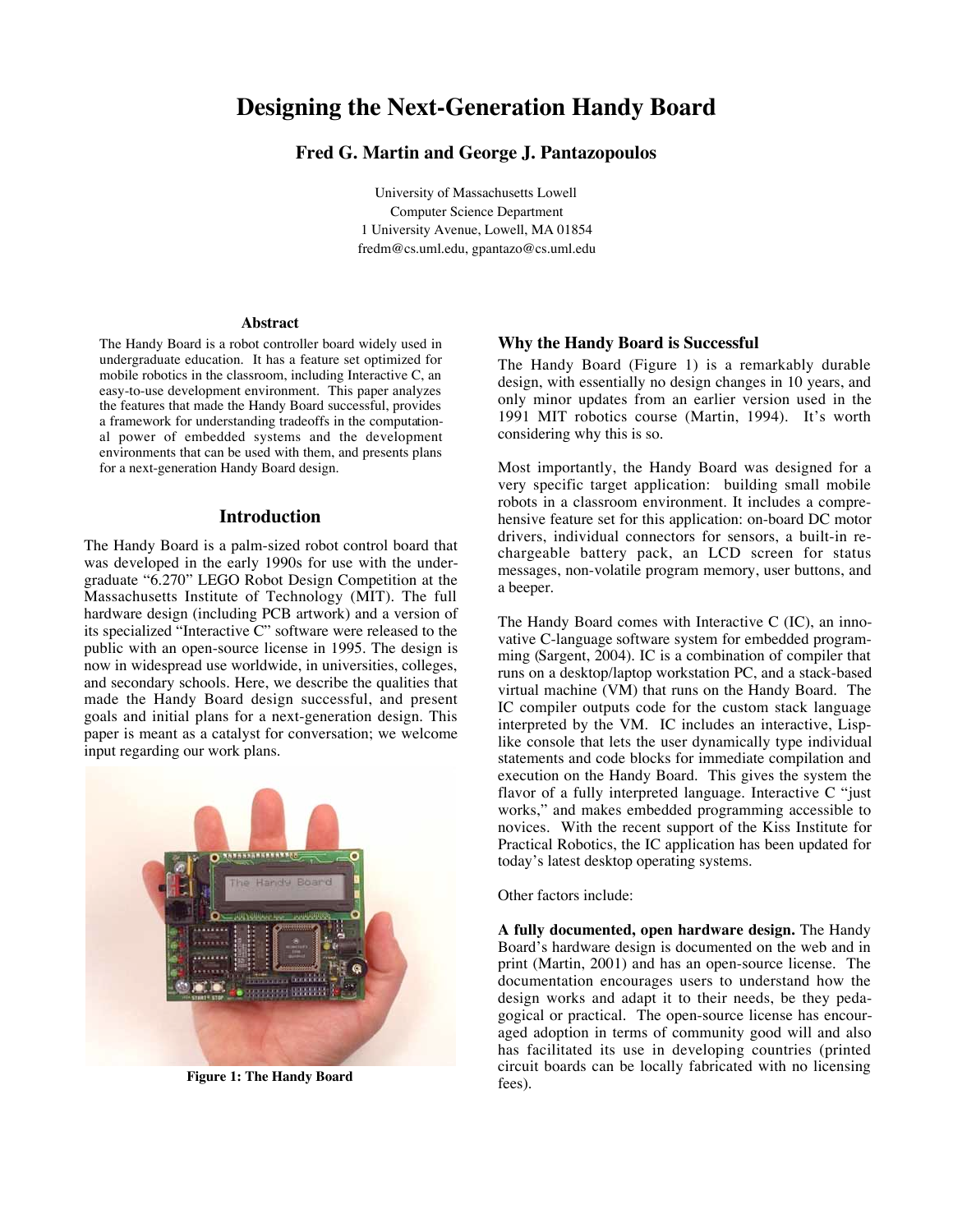**Sturdy and easy to repair.** In normal classroom use, the board is routinely abused. The design uses "high-speed" CMOS chips (introduced in 1982), which are fairly robust. When repairs are needed, all but one of the chips are socketed, allowing easy replacement.

**Relatively low cost.** In the United States, the Handy Board retails for \$300, which is a good value considering its included features.

## **Limitations of the Current Design**

The primary limitation of the Handy Board is its raw computational horsepower. It uses an 8-bit CPU running with a 2 MHz system clock (the Motorola 68HC11) and has only 32k bytes of main memory. For simple robot programs of a few pages or so of code this is adequate, but once one desires to do something more complicated (like mapping or behavior-based robot programming) the Handy Board will come up short.

Along other dimensions, such as sensor and actuator I/O, the Handy Board does quite nicely. The main board has outputs for 4 motors and inputs for 16 sensors (9 digital and 7 analog). When equipped with its Expansion Board, it gains 6 servo motor outputs, 8 digital outputs, and 14 additional analog sensor inputs.

#### **Alternatives to the Handy Board**

The Handy Board has at least a few significant competitors:

**The LEGO RCX Brick.** As part of the LEGO Mindstorms Robotics Invention System launched in 1998, the LEGO RCX controller was an immediate hit, especially with adults. For the first time, a person with no prior electronics or computer expertise could build a fully functioning autonomous robot. More recently, advanced software environments that work with the RCX brick have been developed (including support for Common Lisp, Java, and machine learning algorithms), allowing it to be used with undergraduate computer science majors (Klassner and Anderson, 2002).

The advantages of the RCX Brick over the Handy Board are lower cost (\$200 for the RCX Brick including sensors, motors, and the LEGO elements required to build a small robot), and better connectors.

**The BASIC Stamp.** For those more interested in electrical engineering than coding, the BASIC Stamp is a good option (Parallax, 2004). First released in 1992, the BASIC Stamp is now a family of devices that combine small microprocessors with a BASIC virtual machine and an easy-to-use desktop programming environment. The BASIC Stamp processor itself sells for as little as \$29. A full project requires that users add their own breadboard,

wiring, sensor circuits, power supply, etc—in other words, to do circuit design. This makes it somewhat less desirable if the goal is to quickly build and then program a mobile robot.

The Stamp has been a success because of its software; its BASIC language is easy to learn, and the software and documentation let users get up and running quickly. Also, the device comes with a nice set of signal-level drivers, such as servo motor outputs and serial communications.

**Single-Board PCs and Handhelds.** Another approach is to embed an entire PC into the robot. The industry standard "PC104" is a small form-factor PC-on-a-board, with support from multiple vendors. (These systems are surprisingly expensive—well more than low-end desktop PCs.) Also, one can use a Palm or PocketPC device as a robot's brain, and have it communicate with an external sensor/actuator IO board.

## **Design Goals for the Next Generation**

Above all, a new Handy Board should have the same ease of use that characterizes the current design. It should "just work." In framing the overall design objectives, we will keep in mind the same application that motivated us in the past: the development of a controller of a small classroom robot. Based on the previous discussion, the main thing we need to add is CPU "zorch"—the existing Handy Board has a reasonable complement of device I/O.

Let's look more closely at what kinds of software scenarios would be possible with a faster CPU and more memory.



In Figure 2, the vertical axis indicates the locus of software development "smarts." The bottom row indicates software running on a desktop workstation; e.g., a compiler or an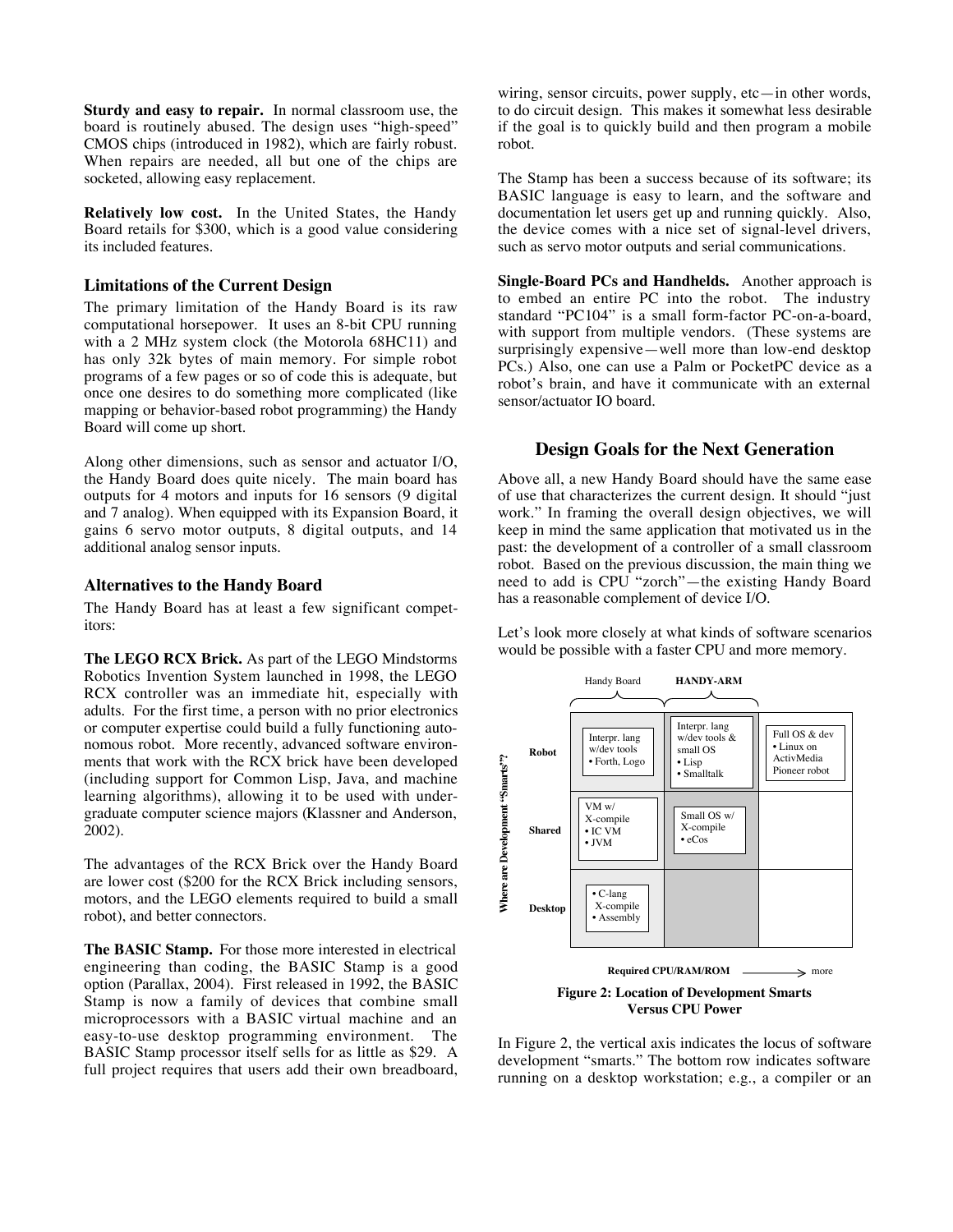assembler. The top row indicates software running on the robot controller board; e.g., an interpreted language, or an operating system.

The horizontal axis shows how much computing horsepower is required to accomplish a particular software development environment. On the left are low-powered systems; on the right are high-powered ones.

Now let's look at specific points in this space. In the lower-left corner is the traditional embedded development environment. A desktop computer runs a cross-compiler ("X-compiler" in the diagram) or an assembler, and the resulting code is loaded onto the target system. With this development framework, while target may be anything, from the smallest chip to a powerful computer, this is the least interactive, least interesting point in the space.

Moving up the left column is one of the "shared" options, where development smarts are located both on the desktop and the robot. This position is represented by the virtual machine (VM) approach. A VM runs on the robot platform, and the desktop runs a cross-compiler for this VM. Interactive C running on the Handy Board is in this space; so are the small Java Virtual Machines (JVMs) that are available for 8-bit microprocessors (e.g., Ridgesoft, 2004). Here, the limited computing resources of a low-powered target platform are leveraged by using a desktop compiler that can creatively (and interactively) place the right resources on the target as they are needed.

At the top of the left column are small, interpreted languages that can be fully hosted on the robot platform. The Forth language is a good example (Hempel, 2004). The desktop computer is used only as a communications terminal, and code editing and compilation (if necessary) take place wholly on the robot target.

The 68HC11 Handy Board corresponds to the first column of this diagram. Aside from its set of hardware features, Interactive C distinguished the Handy Board from other 8 bit systems. IC made code writing more productive and debugging more effective.

Looking forward, the interesting part of the diagram is the middle column, but let's discuss the upper-right corner first. Here, the robot board is similar or equal in capability to the desktop workstation, and is running a full-fledged operating system with adequate RAM, a disk or flashbased file system, an installation of the gcc toolchain, etc. Perhaps the only thing it may be lacking is a keyboard and screen, so it may communicate via (e.g.) X-Windows with the desktop workstation. A research robot such as the ActivMedia's Pioneer robot (which runs the Linux operating system) takes this approach.

The "robot-is-a-Linux-computer" approach is obviously powerful, but we will advocate a more minimalist design. Rationally, we can make a cost argument—it will be cheaper to build a smaller computer that can't replace the desktop. But our motivation is more aesthetic; we are hoping to do a lot with a little, to create a platform that is still simple and yet extremely capable.

So, let's consider the middle column, which represents the "sweet spot" in the diagram. Here, we have a robot controller board that is much more powerful than an 8-bit micro, but would be stretched to run a full operating system such as Linux. There are two different software development possibilities here.

In the approach indicated in center of the diagram, we install a small operating system on the robot board, and use a desktop cross-compiler as a development tool. For example, the eCos operating system (eCos, 2004) provides a boot loader, a driver framework, memory allocation, thread management, file I/O, and a TCP/IP stack. Based on these resources, users can develop their own code in C or C++ using gcc on the desktop, and then compile, link, download, and run their programs.

The other possibility is represented in the top box of the middle column. The small OS is used as a foundation for running a significant interpreted environment, such as Lisp or Smalltalk, which hosts its own development environment. The OS provides needed services to these applications; the gcc toolchain is used to compile to build the kernel of the interpreted environment.

These two development scenarios are then our targets for the next generation Handy Board design. While not as general as a full modern operating system, a board that can support these two development modes would a vast improvement over the existing design, and would provide many opportunities for educators, students, and engineers.



**Figure 3: Block Diagram of Handy-Arm Board**